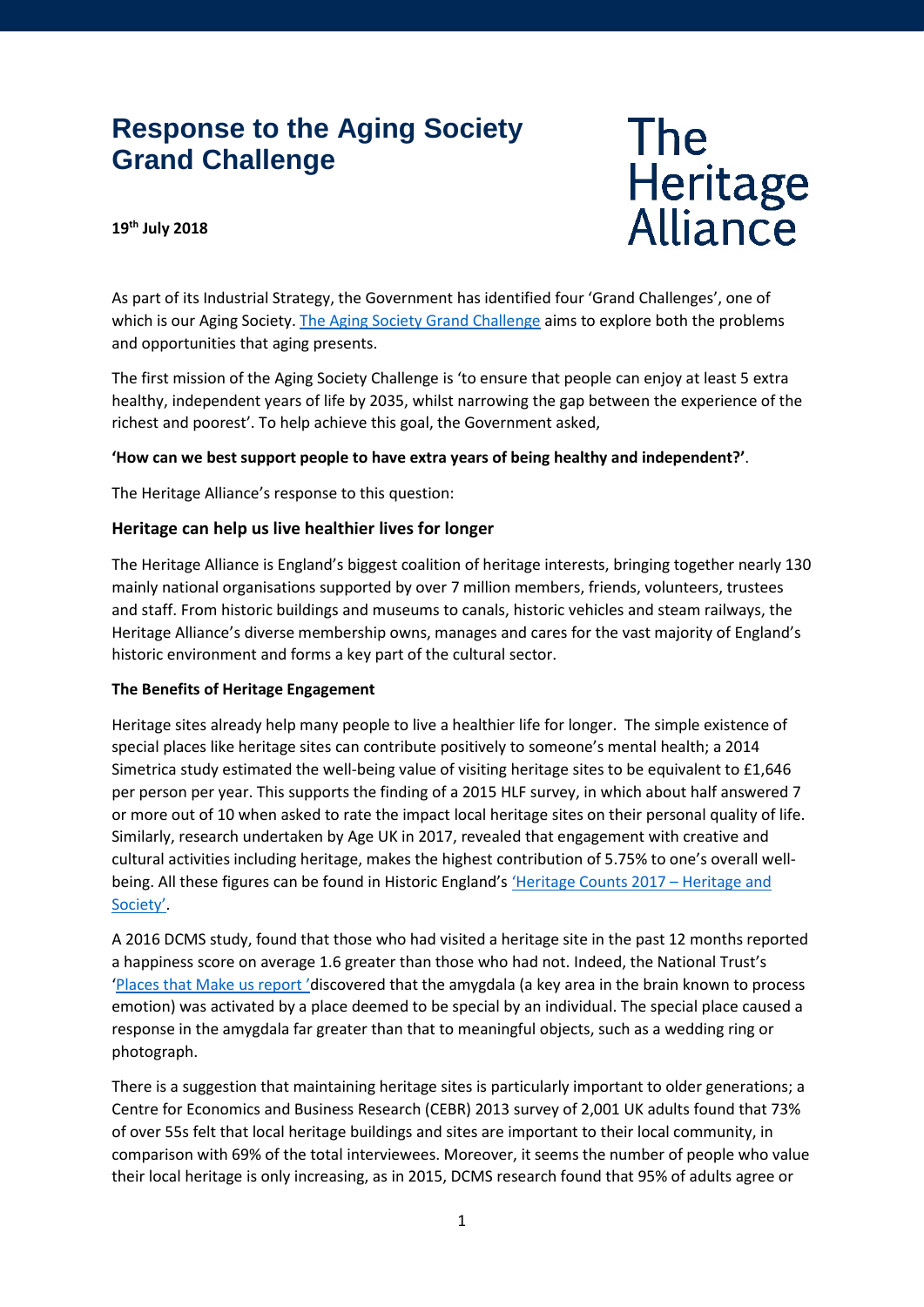strongly agree that it is important to them that heritage buildings and places are well looked after. These figures again come from Historic England'[s 'Heritage Counts 2017 –](https://content.historicengland.org.uk/content/heritage-counts/pub/2017/heritage-and-society-2017.pdf) Heritage and Society'. Thus, simply by continuing to support heritage organisations, the Government is improving the mental health of all, and particularly older, citizens.

# **The Benefits of Heritage Volunteering**

The volunteering opportunities offered by heritage organisations also provide a way to actively improve one's mental and physical health. The scale of heritage volunteering is impressive: the number of heritage volunteers rose from 575,300 in 2014/15 to 615,500 in 2015/16, more than the population of Glasgow! The National Trust, one of The Heritage Alliance's members, has over 65,000 volunteers alone. Similarly, the 42 English Anglican cathedrals have over 14,000 volunteers (data collected 2014). By encouraging the elderly out of their homes and by giving them roles that can involve physical work, heritage volunteering promotes a healthy lifestyle.

The correlation between volunteering and improved mental health is made clear in [a 2011 Heritage](https://www.hlf.org.uk/social-benefits-involvement-heritage-projects)  [Lottery Fund project,](https://www.hlf.org.uk/social-benefits-involvement-heritage-projects) which investigates 'the social impact of volunteering in an HLF-funded projects' and accounts for problems of 'reverse causality' (that it is those with a higher mental health who choose to volunteer in the first place) and 'self-selection' (that those who choose to volunteer have characteristics that incline them to also have a higher mental health), that may otherwise cloud the results. Of the volunteers surveyed, 42.5% agreed that they 'actively seek out information' more than they did before they began volunteering. Furthermore, 92% of volunteers had succeeded in meeting new people, and 35% went on to sustain these relationships by socialising with these acquaintances outside of the project. Moreover, three quarters of the volunteers surveyed believed 'very strongly' or 'fairly strongly' that they belonged in their neighbourhood, with 27% saying that their volunteering had inclined them more to agree that they belonged.

Similarly, a survey of volunteers who took part in the 2016 Heritage Open Days, revealed that 69% felt 'more relaxed', while 64% felt healthier and more active having taken part in the event.

Numerous testimonies of volunteers attest to the positive impact volunteering can have. To take just one example, an elderly gentleman who had volunteered on Point of Ayr Community Heritage Group's project, 'Point of Ayr Then and Now', said talking about the pit and volunteering on the project had lifted his spirits and 'brought him back to life'.

Heritage volunteering is particularly relevant because it accounts for 6% of all voluntary work undertaken in England, and is generally most popular among the elderly, assuming the HLF volunteer group can be taken as indicative of wider demographic trends (the 2011 HLF research found that 43% of volunteers were over 60). Heritage volunteering therefore provides a fantastic opportunity to engage older people in activities that both excite them and provide mental health benefits.

#### **Extending the benefits of Heritage**

More ought to be done to ensure that the health benefits provided by heritage volunteering are available to all. While no demographic evidence exists for the sector as a whole, if the [2009-11 HLF](https://www.hlf.org.uk/social-benefits-involvement-heritage-projects)  [reports](https://www.hlf.org.uk/social-benefits-involvement-heritage-projects) are taken as representative, minorities and those who hold or held 'blue collar' occupations, are under-represented in the heritage volunteering sector, with only 7% of volunteers identifying as BAME and with 79% of volunteers working, or having worked in the three most highly skilled occupational groupings.

One way in which heritage volunteering opportunities might be extended to those currently less engaged in the heritage sector, is through social prescribing. In recent years, great steps towards an